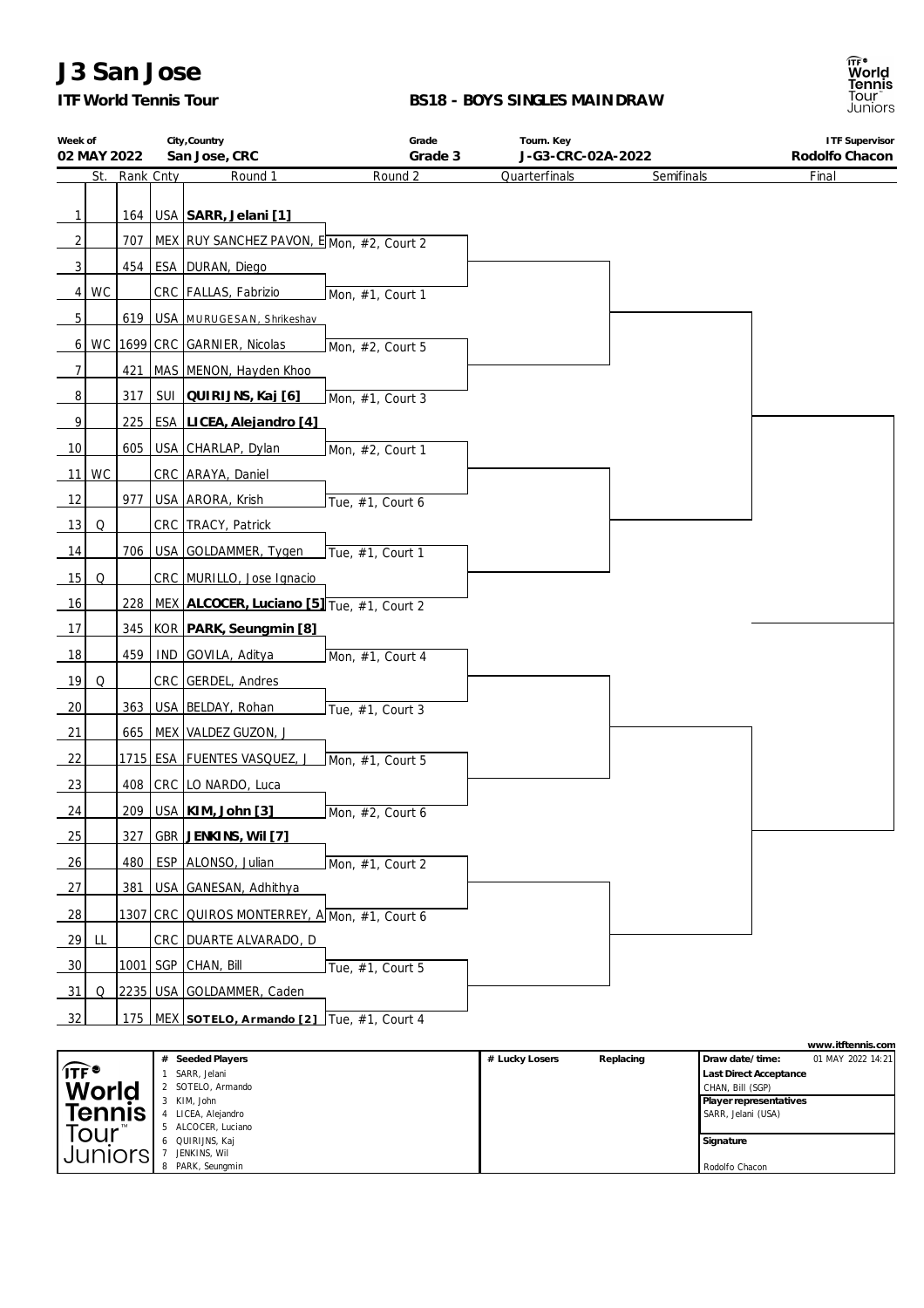*ITF World Tennis Tour*

### **BS18 - BOYS SINGLES QUALIFYING**



| Week of<br>02 MAY 2022    |               | City, Country<br>San Jose, CRC                   | Grade<br>Grade 3           |              | Tourn. Key<br>J-G3-CRC-02A-2022       | <b>ITF Supervisor</b><br>Rodolfo Chacon                               |
|---------------------------|---------------|--------------------------------------------------|----------------------------|--------------|---------------------------------------|-----------------------------------------------------------------------|
|                           | St. Rank Cnty | Round 1                                          | Round 2                    |              | Finals                                | Qualifiers                                                            |
|                           |               |                                                  |                            |              |                                       |                                                                       |
| 1                         |               | Bye                                              |                            |              |                                       |                                                                       |
| $\overline{c}$            |               | Bye                                              |                            |              |                                       |                                                                       |
| 3                         |               | CRC GERDEL, Andres                               |                            |              | GERDEL, Andres                        |                                                                       |
| 4                         |               |                                                  | GERDEL, Andres             |              |                                       |                                                                       |
|                           |               | CRC MONTERO, Camilo                              | $6 - 16 - 1$               |              |                                       | GERDEL, Andres                                                        |
| 5                         |               | Bye                                              | LO NARDO, Andrea           |              |                                       | $6 - 46 - 2$                                                          |
| 6                         |               | CRC   LO NARDO, Andrea                           |                            |              | RODRIGUEZ, David Jose                 |                                                                       |
| $\overline{7}$            |               | Bye                                              | RODRIGUEZ, David Jose      |              | $6 - 36 - 2$                          |                                                                       |
| 8                         |               | CRC   RODRIGUEZ, David Jose                      |                            |              |                                       |                                                                       |
| 9                         |               | 2235 USA GOLDAMMER, Caden [2]                    |                            |              |                                       |                                                                       |
| 10                        |               | Bye                                              | GOLDAMMER, Caden [2]       |              |                                       |                                                                       |
| 11                        |               | CRC CACERES, Andres                              |                            |              | GOLDAMMER, Caden [2]<br>$6 - 26 - 0$  |                                                                       |
| 12                        |               | CRC GARNIER, Julian                              | CACERES, Andres            |              |                                       |                                                                       |
|                           |               |                                                  | $6 - 06 - 0$               |              |                                       | GOLDAMMER, Caden [2]                                                  |
| 13                        |               | CRC GESUMARIA, Nicola                            | GESUMARIA, Nicola          |              |                                       | $7-56-3$                                                              |
| 14                        |               | CRC LORIA CAMACHO, A                             | $6 - 06 - 0$               |              | GESUMARIA, Nicola                     |                                                                       |
| 15                        |               | Bye                                              | GARNIER, Ignacio           |              | $6 - 16 - 0$                          |                                                                       |
| 16                        |               | CRC GARNIER, Ignacio                             |                            |              |                                       |                                                                       |
| 17                        |               | CRC ROJAS VEGA, Max                              |                            |              |                                       |                                                                       |
| 18                        |               | Bye                                              | ROJAS VEGA, Max            |              |                                       |                                                                       |
| 19                        |               | CRC SIMMONDS, Luca Daniel                        |                            |              | ROJAS VEGA, Max<br>$6-27-6(4)$        |                                                                       |
|                           |               |                                                  | SIMMONDS, Luca Daniel      |              |                                       |                                                                       |
| 20                        |               | CRC AVENDANO RAMIREZ, Gabriel 6-7(2) 6-0 [12-10] |                            |              |                                       | TRACY, Patrick                                                        |
| 21                        |               | CRC TRACY, Patrick                               | TRACY, Patrick             |              |                                       | $6 - 06 - 4$                                                          |
| 22                        |               | CRC MORA, Alberto                                | $6 - 46 - 4$               |              | TRACY, Patrick                        |                                                                       |
| 23                        |               | Bye                                              |                            |              | 4-6 6-4 [12-10]                       |                                                                       |
| 24                        |               | CRC ACUNA MONGE, Tomas                           | ACUNA MONGE, Tomas         |              |                                       |                                                                       |
| 25                        |               | CRC ARTAVIA MADRIGAL, Santiago                   |                            |              |                                       |                                                                       |
| 26                        |               | Bye                                              | ARTAVIA MADRIGAL, Santiago |              |                                       |                                                                       |
| 27                        |               | CRC VALVERDE GARITA, R                           |                            |              | MURILLO, Jose Ignacio<br>$6 - 06 - 3$ |                                                                       |
|                           |               |                                                  | MURILLO, Jose Ignacio      |              |                                       |                                                                       |
| 28                        |               | CRC MURILLO, Jose Ignacio                        | $7 - 56 - 0$               |              |                                       | MURILLO, Jose Ignacio                                                 |
| 29                        |               | CRC   DUARTE ALVARADO, D                         | DUARTE ALVARADO, D         |              |                                       | $6 - 26 - 3$                                                          |
| 30                        |               | CRC   ROSABAL, Antonio                           | $6 - 16 - 3$               |              | DUARTE ALVARADO, D                    |                                                                       |
| 31                        |               | Bye                                              |                            |              | $6 - 26 - 1$                          |                                                                       |
| 32                        |               | CRC   RODRIGUEZ SALAS, Sebastian                 | RODRIGUEZ SALAS, Sebastian |              |                                       |                                                                       |
|                           |               |                                                  |                            |              |                                       |                                                                       |
| <sub>ा⊤ह</sub> •<br>World |               | # Seeded Players<br>2 GOLDAMMER, Caden           |                            | # Alternates | Replacing                             | 29 APR 2022 18:13<br>Draw date/time:<br>Last Direct Acceptance<br>BYE |

|                         | Seeded Players<br>$^{+}$ | # Alternates | Replacing | Draw date/time:               | 29 APR 2022 18:13 |
|-------------------------|--------------------------|--------------|-----------|-------------------------------|-------------------|
| $\mathsf{Tr}^{\bullet}$ | GOLDAMMER, Caden         |              |           | <b>Last Direct Acceptance</b> |                   |
| World                   |                          |              |           | BYE                           |                   |
|                         |                          |              |           | Player representatives        |                   |
| <b>Tennis</b>           |                          |              |           |                               |                   |
| Tour                    |                          |              |           |                               |                   |
|                         |                          |              |           | Signature                     |                   |
| Juniors                 |                          |              |           |                               |                   |
|                         |                          |              |           | Rodolfo Chacon                |                   |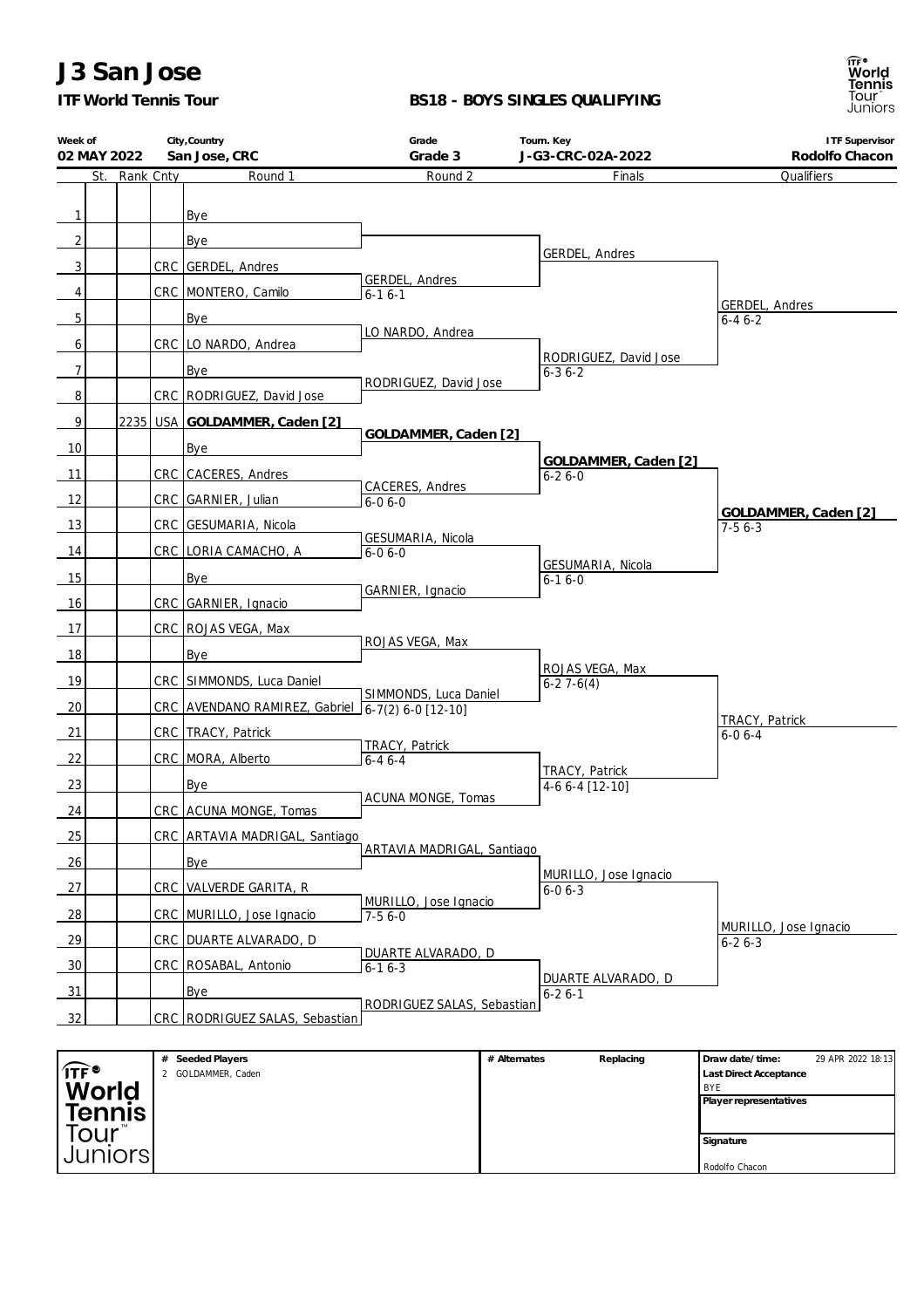## *ITF World Tennis Tour*

#### **GS18 - GIRLS SINGLES MAINDRAW**

| Week of<br>02 MAY 2022 |     |           | City, Country<br>San Jose, CRC                    | Grade<br>Grade 3 | Tourn. Key<br>J-G3-CRC-02A-2022 |            | <b>ITF Supervisor</b><br>Rodolfo Chacon |
|------------------------|-----|-----------|---------------------------------------------------|------------------|---------------------------------|------------|-----------------------------------------|
|                        | St. | Rank Cnty | Round 1                                           | Round 2          | Quarterfinals                   | Semifinals | Final                                   |
|                        |     |           |                                                   |                  |                                 |            |                                         |
| $\mathbf{1}$           |     |           | 156   PUR   PEREZ, Natalia [1]                    |                  |                                 |            |                                         |
| 2                      |     |           | 732   USA   LIN, Sabrina                          | Mon, #3, Court 2 |                                 |            |                                         |
| 3                      |     |           | 578   USA GRIGORAS, Patricia                      |                  |                                 |            |                                         |
| 4                      |     |           | 1882 CAN AUSMAN, Sierra                           | Mon, #3, Court 3 |                                 |            |                                         |
| 5                      |     |           | 2564 CRC GALLEGOS, Lucia                          |                  |                                 |            |                                         |
| 6                      |     |           | 1028   USA   ROBERTSON, Emily                     | Mon, #3, Court 5 |                                 |            |                                         |
| 7                      | Q   |           | BRA DE PAULA LIBERATTI, R                         |                  |                                 |            |                                         |
| 8                      |     |           | 366   MEX   FANTINI, Natalia [5] Mon, #3, Court 4 |                  |                                 |            |                                         |
| 9                      |     |           | 347   KOR   CHOI, Onyu [4]                        |                  |                                 |            |                                         |
| 10                     | Q   |           | USA   WEBSTER, Sophia                             | Mon, #4, Court 3 |                                 |            |                                         |
| 11                     | Q   |           | 2044 SVK VAVROVA, Yasmin                          |                  |                                 |            |                                         |
| $12$ WC                |     |           | CRC RICO MORAN, A                                 | Mon, #3, Court 1 |                                 |            |                                         |
| 13                     |     |           | 1017 USA DARYAIE, Sofia                           |                  |                                 |            |                                         |
| 14                     |     |           | 606   CHN   ZHOU, Xintong                         | Mon, #5, Court 5 |                                 |            |                                         |
| 15                     |     |           | 2564 CRC CHAVES, Mariana                          |                  |                                 |            |                                         |
| 16                     |     |           | 520   USA   DUTTA, Maya [8]                       | Mon, #4, Court 5 |                                 |            |                                         |
| 17                     |     | 394       | CHI GOLDSMITH WEINREICH, P [7]                    |                  |                                 |            |                                         |
|                        |     |           | 18   WC   2361   USA   SIMMERING, B               | Mon, #2, Court 4 |                                 |            |                                         |
| 19                     |     |           | 1075 USA RUSSELL, Alden                           |                  |                                 |            |                                         |
| $20$ WC                |     |           | CRC RODRIGUEZ CHANTO, M Mon, #4, Court 6          |                  |                                 |            |                                         |
| 21                     |     |           | 596   DEN   MALMKJAER, E                          |                  |                                 |            |                                         |
| 22                     | Q   |           | USA AYTOYAN, Maria                                | Mon, #5, Court 6 |                                 |            |                                         |
| 23                     |     |           | 535 CRC ALFARO, Nicole                            |                  |                                 |            |                                         |
| 24                     |     |           | 268   KOR   JANG, Gaeul [3]                       | Mon, #3, Court 6 |                                 |            |                                         |
| 25                     |     |           | 372 USA ROLLS, Kaitlyn [6]                        |                  |                                 |            |                                         |
| $\frac{26}{ }$         |     |           | 1976 JAM DIBBS, Katherine                         | Mon, #2, Court 3 |                                 |            |                                         |
| 27                     |     |           | <b>718   AUS   FRASSER KAWARATANI, T</b>          |                  |                                 |            |                                         |
| 28 WC                  |     |           | CRC OBREGON MIRAMBELL, V Mon, #4, Court 1         |                  |                                 |            |                                         |
| 29                     |     |           | 2719 USA BOWMAN, Addison                          |                  |                                 |            |                                         |
| 30                     | LL  |           | 2896 CRC MOREIRA, Lizmeyl                         | Mon, #4, Court 2 |                                 |            |                                         |
| <u>_31</u>             |     |           | 1387 USA SCHAFER, Brooke Lynn                     |                  |                                 |            |                                         |
| 32                     |     |           | 196 MEX MARTINEZ HERNANDEZ, M [2]                 | Mon, #4, Court 4 |                                 |            |                                         |
|                        |     |           |                                                   |                  |                                 |            | www.itftennis.com                       |

|                                  |                               |                |           |                        | <u>vvvvv. ILI LOI II II.3. CON I</u> |
|----------------------------------|-------------------------------|----------------|-----------|------------------------|--------------------------------------|
|                                  | Seeded Players                | # Lucky Losers | Replacing | Draw date/time:        | 01 MAY 2022 13:35                    |
| $\widehat{\mathsf{ITF}}^\bullet$ | PEREZ, Natalia                |                |           | Last Direct Acceptance |                                      |
| <b>World</b>                     | MARTINEZ HERNANDEZ, Maria Fer |                |           | BOWMAN, Addison (USA)  |                                      |
|                                  | JANG, Gaeul                   |                |           | Player representatives |                                      |
| <b>Tennis</b>                    | CHOI, Onyu                    |                |           | FANTINI, Natalia (MEX) |                                      |
| Tour™                            | FANTINI, Natalia              |                |           |                        |                                      |
|                                  | ROLLS, Kaitlyn                |                |           | Signature              |                                      |
| Juniors                          | GOLDSMITH WEINREICH, Paloma   |                |           |                        |                                      |
|                                  | DUTTA, Maya                   |                |           | Rodolfo Chacon         |                                      |